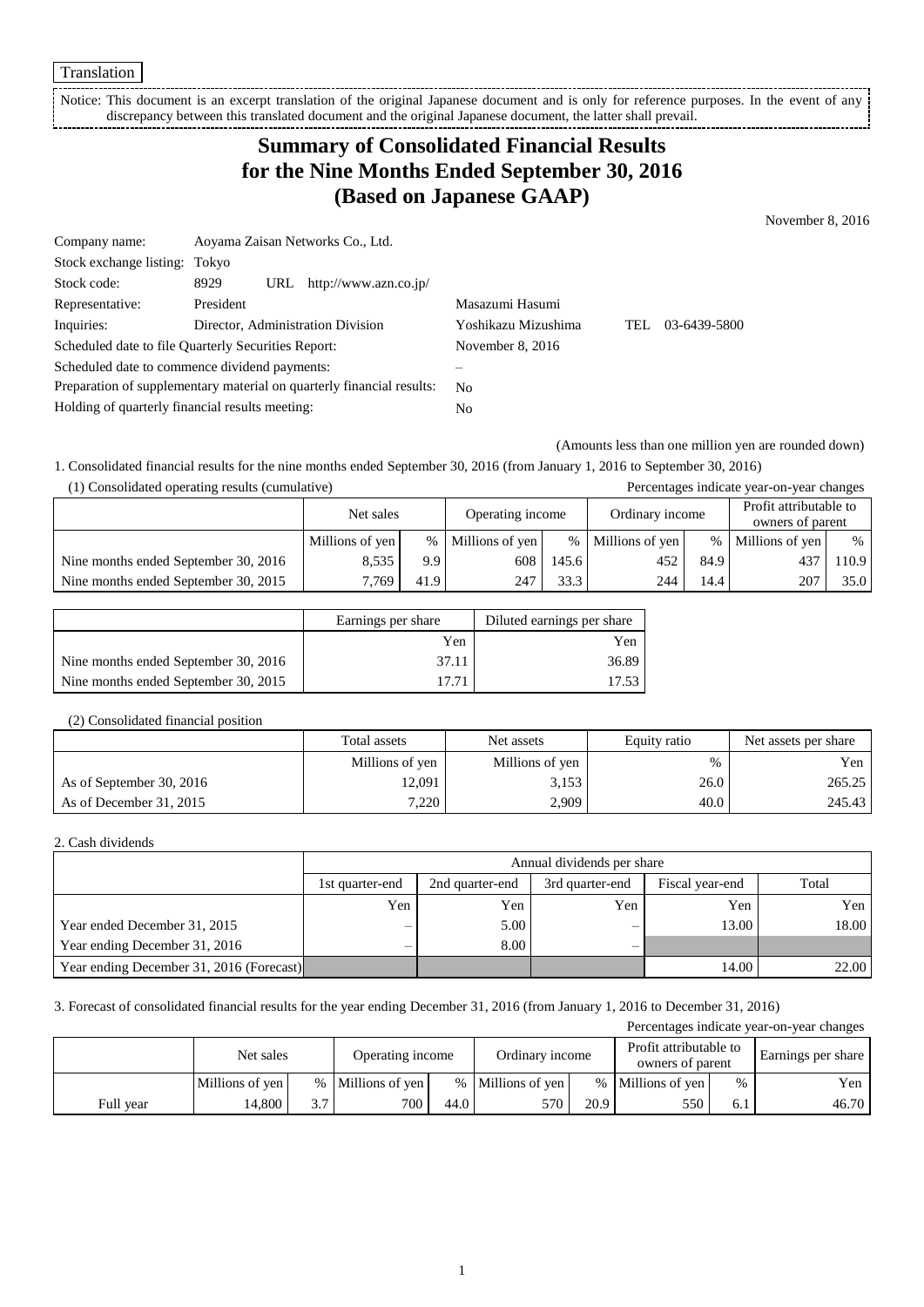| (1) Changes in significant subsidiaries during the nine months ended September 30, 2016                  |  |                                                                                                                                                                                     |                                                                                                                                                                                                                                                                                               |  |  |
|----------------------------------------------------------------------------------------------------------|--|-------------------------------------------------------------------------------------------------------------------------------------------------------------------------------------|-----------------------------------------------------------------------------------------------------------------------------------------------------------------------------------------------------------------------------------------------------------------------------------------------|--|--|
| (changes in specified subsidiaries resulting in the change in scope of consolidation):                   |  |                                                                                                                                                                                     |                                                                                                                                                                                                                                                                                               |  |  |
| (2) Application of special accounting methods for preparing quarterly consolidated financial statements: |  |                                                                                                                                                                                     |                                                                                                                                                                                                                                                                                               |  |  |
|                                                                                                          |  |                                                                                                                                                                                     |                                                                                                                                                                                                                                                                                               |  |  |
| Changes in accounting policies due to revisions to accounting standards and other regulations:           |  |                                                                                                                                                                                     |                                                                                                                                                                                                                                                                                               |  |  |
| Changes in accounting policies due to other reasons:                                                     |  |                                                                                                                                                                                     |                                                                                                                                                                                                                                                                                               |  |  |
| Changes in accounting estimates:                                                                         |  |                                                                                                                                                                                     |                                                                                                                                                                                                                                                                                               |  |  |
| Restatement of prior period financial statements:                                                        |  |                                                                                                                                                                                     |                                                                                                                                                                                                                                                                                               |  |  |
|                                                                                                          |  |                                                                                                                                                                                     |                                                                                                                                                                                                                                                                                               |  |  |
|                                                                                                          |  |                                                                                                                                                                                     |                                                                                                                                                                                                                                                                                               |  |  |
| As of December 31, 2015<br>As of September 30, 2016<br>11,833,600 shares                                 |  |                                                                                                                                                                                     |                                                                                                                                                                                                                                                                                               |  |  |
| Number of treasury shares at the end of the period                                                       |  |                                                                                                                                                                                     |                                                                                                                                                                                                                                                                                               |  |  |
| As of December 31, 2015<br>As of September 30, 2016<br>- shares                                          |  |                                                                                                                                                                                     |                                                                                                                                                                                                                                                                                               |  |  |
|                                                                                                          |  |                                                                                                                                                                                     |                                                                                                                                                                                                                                                                                               |  |  |
|                                                                                                          |  |                                                                                                                                                                                     | 11,721,385 shares                                                                                                                                                                                                                                                                             |  |  |
|                                                                                                          |  | Total number of issued shares at the end of the period (including treasury shares)<br>Average number of shares during the period (cumulative from the beginning of the fiscal year) | N <sub>0</sub><br>N <sub>0</sub><br>(3) Changes in accounting policies, changes in accounting estimates, and restatement of prior period financial statements<br><b>Yes</b><br>N <sub>0</sub><br>N <sub>0</sub><br>N <sub>0</sub><br>11,795,237 shares   Nine months ended September 30, 2015 |  |  |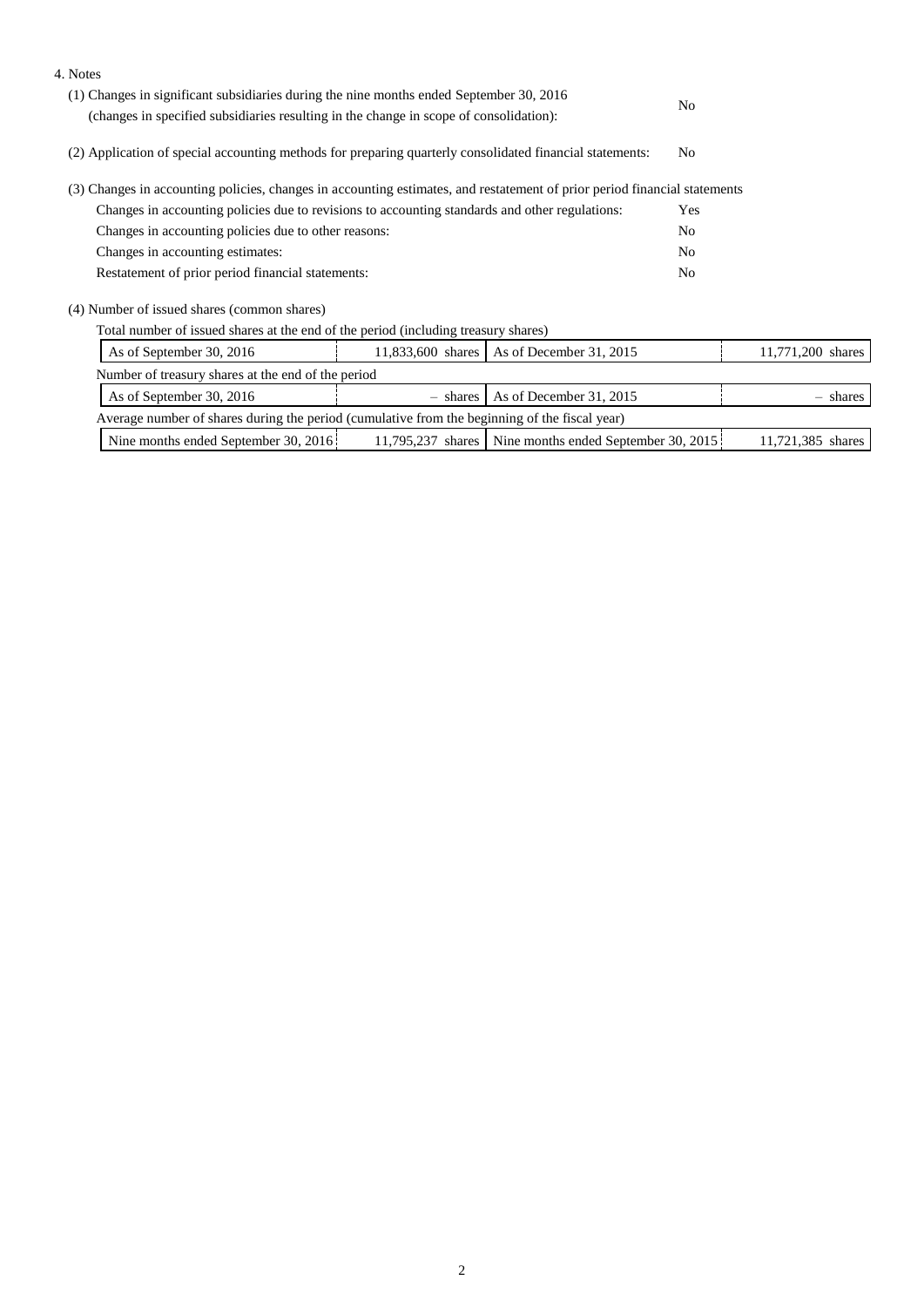# **Quarterly consolidated financial statements**

**Consolidated balance sheets**

|                                       |                         | (Thousands of yen)       |
|---------------------------------------|-------------------------|--------------------------|
|                                       | As of December 31, 2015 | As of September 30, 2016 |
| Assets                                |                         |                          |
| <b>Current</b> assets                 |                         |                          |
| Cash and deposits                     | 4,093,019               | 4,745,665                |
| Accounts receivable - trade           | 231,826                 | 177,806                  |
| Real estate for sale                  | 765,359                 | 4,039,480                |
| Other inventories                     | 11,540                  | 2,539                    |
| Deferred tax assets                   | 120,913                 | 228,662                  |
| Other                                 | 102,702                 | 367,405                  |
| Allowance for doubtful accounts       | (26, 263)               | (37, 785)                |
| Total current assets                  | 5,299,098               | 9,523,773                |
| Non-current assets                    |                         |                          |
| Property, plant and equipment         |                         |                          |
| Buildings and structures, net         | 88,475                  | 85,259                   |
| Land                                  | 1,406                   | 1,406                    |
| Other, net                            | 48,050                  | 46,706                   |
| Total property, plant and equipment   | 137,931                 | 133,371                  |
| Intangible assets                     |                         |                          |
| Goodwill                              | 223,029                 | 162,203                  |
| Software                              | 96,647                  | 173,080                  |
| Other                                 | 2,921                   | 2,350                    |
| Total intangible assets               | 322,598                 | 337,633                  |
| Investments and other assets          |                         |                          |
| Investment securities                 | 1,226,949               | 1,813,892                |
| Shares of subsidiaries and associates | 1                       | 29,671                   |
| Other                                 | 233,866                 | 253,243                  |
| Total investments and other assets    | 1,460,816               | 2,096,807                |
| Total non-current assets              | 1,921,346               | 2,567,813                |
| Total assets                          | 7,220,445               | 12,091,587               |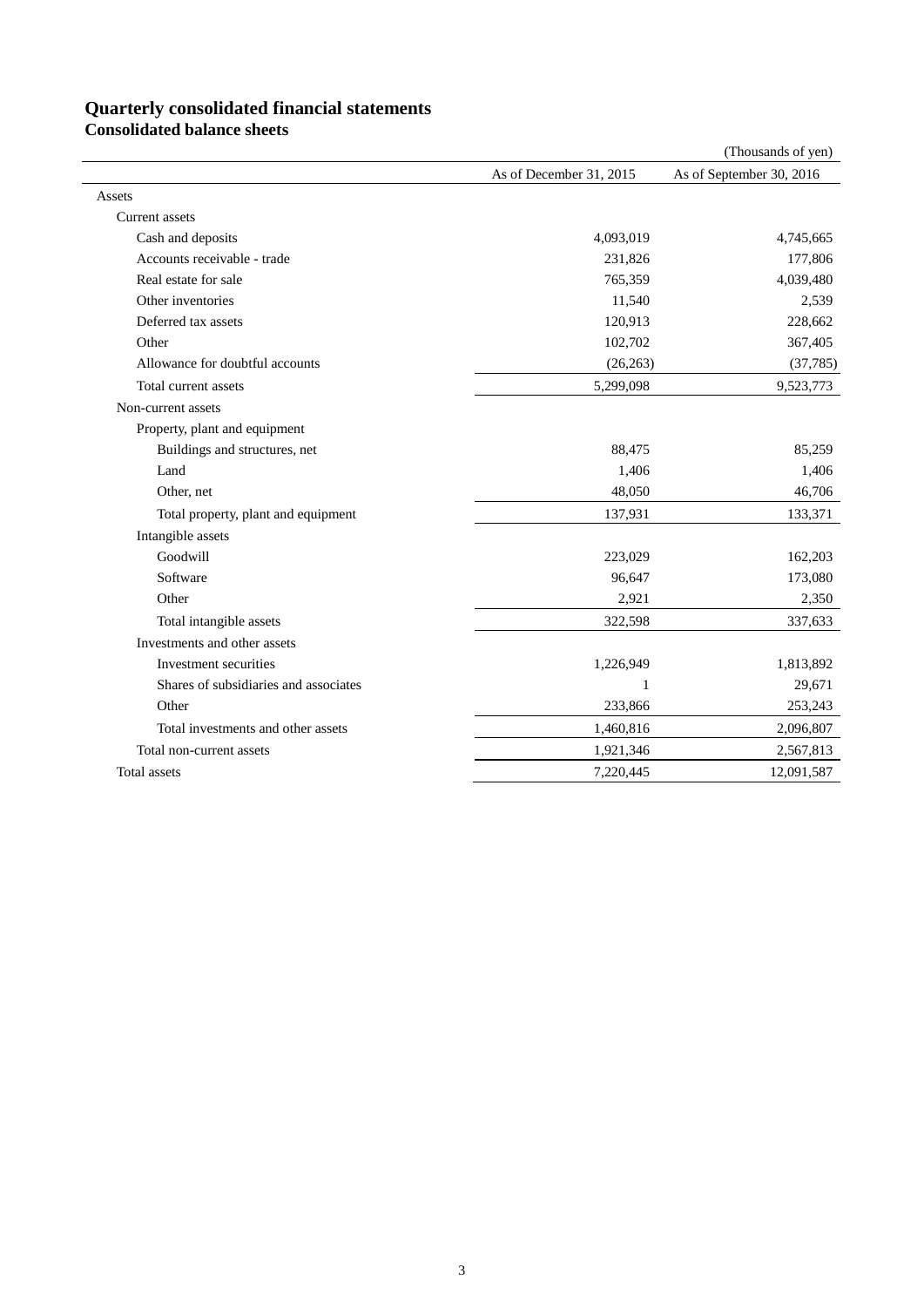|                                                       |                         | (Thousands of yen)       |
|-------------------------------------------------------|-------------------------|--------------------------|
|                                                       | As of December 31, 2015 | As of September 30, 2016 |
| Liabilities                                           |                         |                          |
| <b>Current liabilities</b>                            |                         |                          |
| Accounts payable - trade                              | 67,372                  | 69,805                   |
| Short-term loans payable                              | 780,175                 | 3,803,659                |
| Current portion of long-term loans payable            | 541,600                 | 817,154                  |
| Current portion of bonds                              | 120,000                 | 220,000                  |
| Income taxes payable                                  | 27,973                  | 93,869                   |
| Provision for bonuses                                 |                         | 330,826                  |
| Other provision                                       | 3,610                   |                          |
| Other                                                 | 913,041                 | 377,530                  |
| Total current liabilities                             | 2,453,773               | 5,712,844                |
| Non-current liabilities                               |                         |                          |
| Bonds payable                                         | 300,000                 | 560,000                  |
| Long-term loans payable                               | 469,600                 | 1,548,810                |
| Long-term lease and guarantee deposited               | 931,104                 | 957,788                  |
| Long-term accounts payable - other                    | 50,330                  | 43,597                   |
| Net defined benefit liability                         | 16,492                  | 18,171                   |
| Deferred tax liabilities                              | 89,391                  | 96,849                   |
| Total non-current liabilities                         | 1,856,918               | 3,225,216                |
| <b>Total liabilities</b>                              | 4,310,692               | 8,938,061                |
| Net assets                                            |                         |                          |
| Shareholders' equity                                  |                         |                          |
| Capital stock                                         | 1,044,800               | 1,059,159                |
| Capital surplus                                       | 750,879                 | 765,238                  |
| Retained earnings                                     | 898,994                 | 1,089,094                |
| Total shareholders' equity                            | 2,694,674               | 2,913,491                |
| Accumulated other comprehensive income                |                         |                          |
| Valuation difference on available-for-sale securities | 194,435                 | 226,224                  |
| Foreign currency translation adjustment               | (52)                    | (802)                    |
| Total accumulated other comprehensive income          | 194,383                 | 225,421                  |
| Subscription rights to shares                         | 20,696                  | 14,612                   |
| Total net assets                                      | 2,909,753               | 3,153,526                |
| Total liabilities and net assets                      | 7,220,445               | 12,091,587               |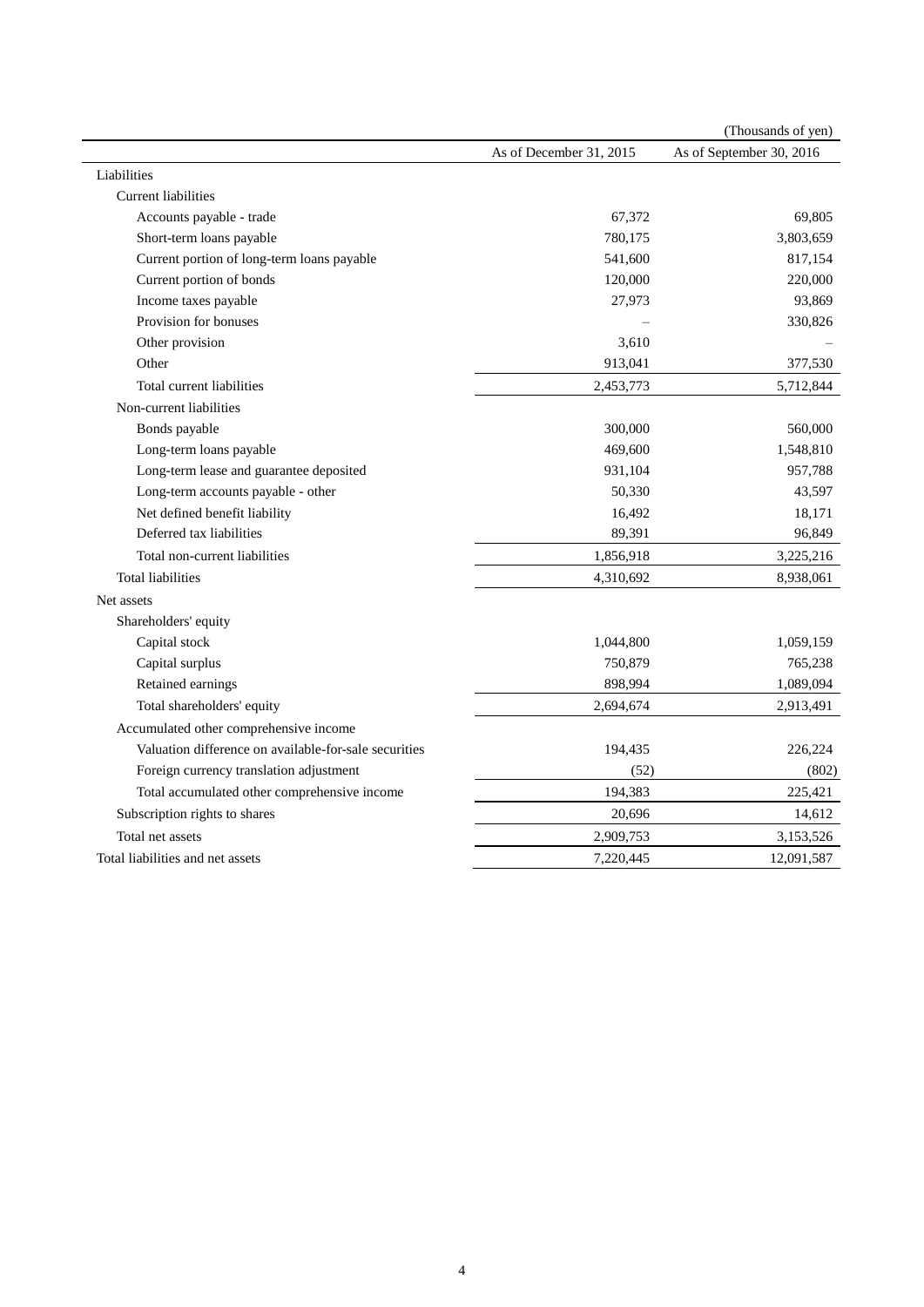## **Consolidated statements of income (cumulative) and consolidated statements of comprehensive income (cumulative)**

## **Consolidated statements of income (cumulative)**

|                                                   |                    | (Thousands of yen) |
|---------------------------------------------------|--------------------|--------------------|
|                                                   | Nine months ended  | Nine months ended  |
|                                                   | September 30, 2015 | September 30, 2016 |
| Operating revenue                                 |                    |                    |
| Operating revenue                                 | 2,757,330          | 3,218,992          |
| Real estate sales                                 | 5,012,161          | 5,316,742          |
| Total operating revenue                           | 7,769,491          | 8,535,734          |
| Operating cost                                    |                    |                    |
| <b>Cost For Sales</b>                             | 1,800,898          | 1,731,391          |
| Cost of sales - real estate                       | 4,606,073          | 4,899,084          |
| Total operating cost                              | 6,406,972          | 6,630,475          |
| Operating gross profit                            | 1,362,519          | 1,905,258          |
| Selling, general and administrative expenses      | 1,114,948          | 1,297,231          |
| Operating income                                  | 247,570            | 608,026            |
| Non-operating income                              |                    |                    |
| Interest income                                   | 779                | 1,181              |
| Dividend income                                   | 7,197              | 9,238              |
| Insurance premiums refunded cancellation          | 4,035              |                    |
| Compensation income                               | 6,677              |                    |
| Other                                             | 12,094             | 3,383              |
| Total non-operating income                        | 30,783             | 13,803             |
| Non-operating expenses                            |                    |                    |
| Interest expenses                                 | 17,957             | 60,914             |
| Commission fee                                    |                    | 32,747             |
| Bond issuance cost                                | 6,287              | 11,879             |
| Foreign exchange losses                           |                    | 54,926             |
| Other                                             | 9,200              | 8,412              |
| Total non-operating expenses                      | 33,446             | 168,880            |
| Ordinary income                                   | 244,908            | 452,949            |
| Extraordinary income                              |                    |                    |
| Gain on sales of investment securities            | 2,418              |                    |
| Total extraordinary income                        | 2,418              |                    |
| <b>Extraordinary losses</b>                       |                    |                    |
| Loss on retirement of non-current assets          |                    | 1,639              |
| Total extraordinary losses                        | $\qquad \qquad -$  | 1,639              |
| Income before income taxes and minority interests | 247,326            | 451,309            |
| Income taxes - current                            | 39,778             | 121,116            |
| Income taxes - deferred                           |                    | (107, 536)         |
| Total income taxes                                | 39,778             | 13,580             |
| Profit                                            | 207,547            | 437,728            |
| Profit attributable to owners of parent           | 207,547            | 437,728            |